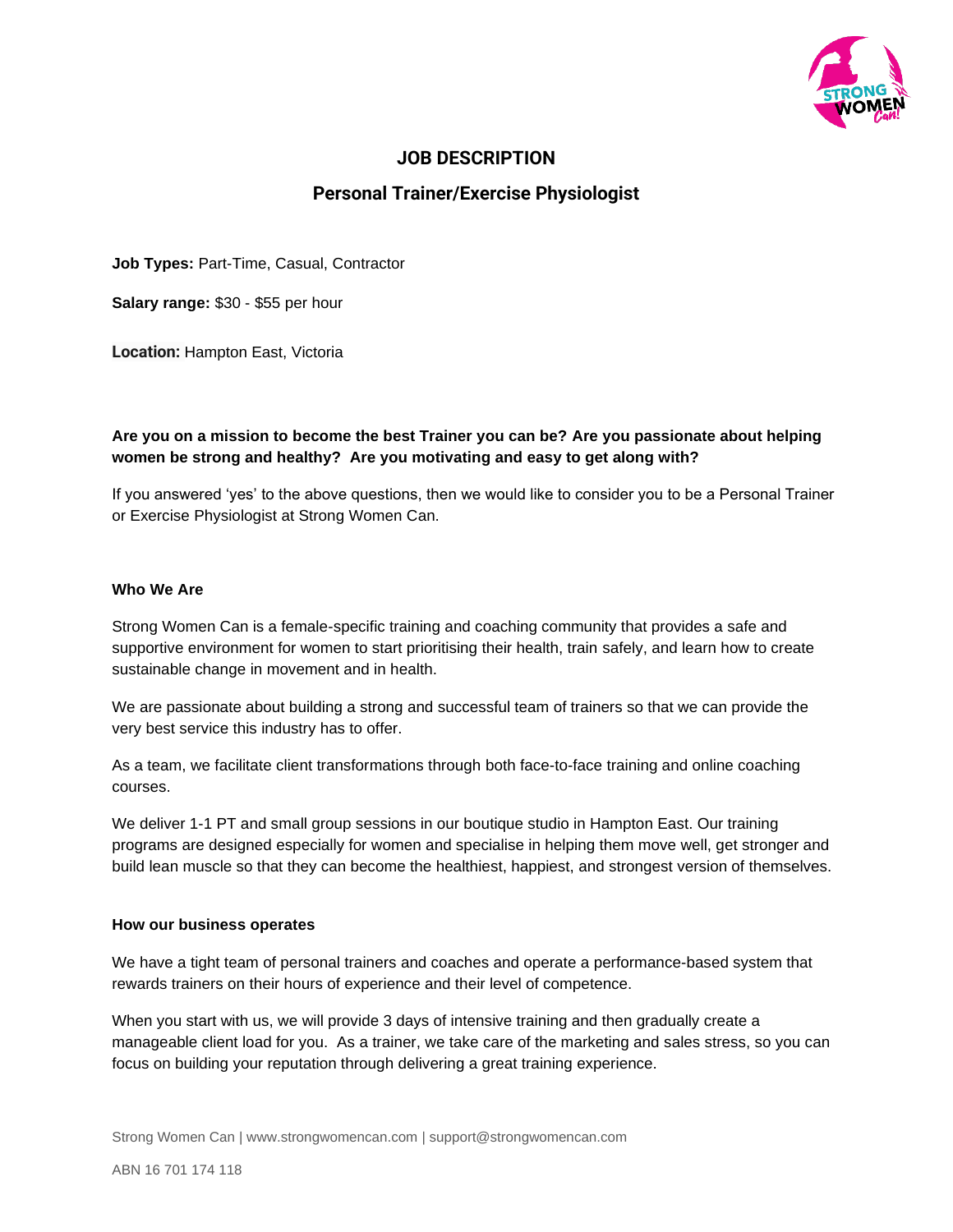Depending on yours and your client's availability, your sessions might be spread across the day initially, and then as you settle in with a full client load, you will be able to 'clump' your sessions together.

We understand the importance of managing burn out in the industry, and we will work closely with you to effectively manage your timetable and ensure you are able to balance your week for sustainability and optimal performance.

We have a strong team philosophy and are looking for people that want to be a part of a successful and motivated group of individuals.

## **What we offer:**

- A competitive hourly rate
- A supportive culture and engaging working environment
- Flexible working times to suit your personal life
- Ongoing training by industry leaders and a variety of holistic health practitioners
- The opportunity to learn, develop and progress

### **Key Responsibilities:**

- Periodised Programming
- Weekly team meetings and professional development workshops both participation and contribution
- Client Assessments such as Functional Movement Screening, Nutrition and Lifestyle questionnaires etc.
- Participating in our Membership seminars and online courses
- Participating in our Community-Based Events and Activities
- Effective communication to clients and head office via email and other mediums
- Team outings and team building events
- Ensure the premises and equipment is impeccably maintained
- Ensure the group fitness studios are kept clean and hygienic
- Provide unwavering support and outstanding customer service to clients
- Continuous research industry best practices and implement new methodologies that are aligned to the organisation and membership objectives

#### **Other roles and responsibilities may include:**

- Assist with providing in-house training and mentoring less experienced trainers
- Provide support on exciting projects and innovations
- Conducting sales phone calls, consultations and presenting offers
- Work closely with team to deliver operational benchmarks and revenue
- Ensuring that all activity levels required to deliver performance indicators are met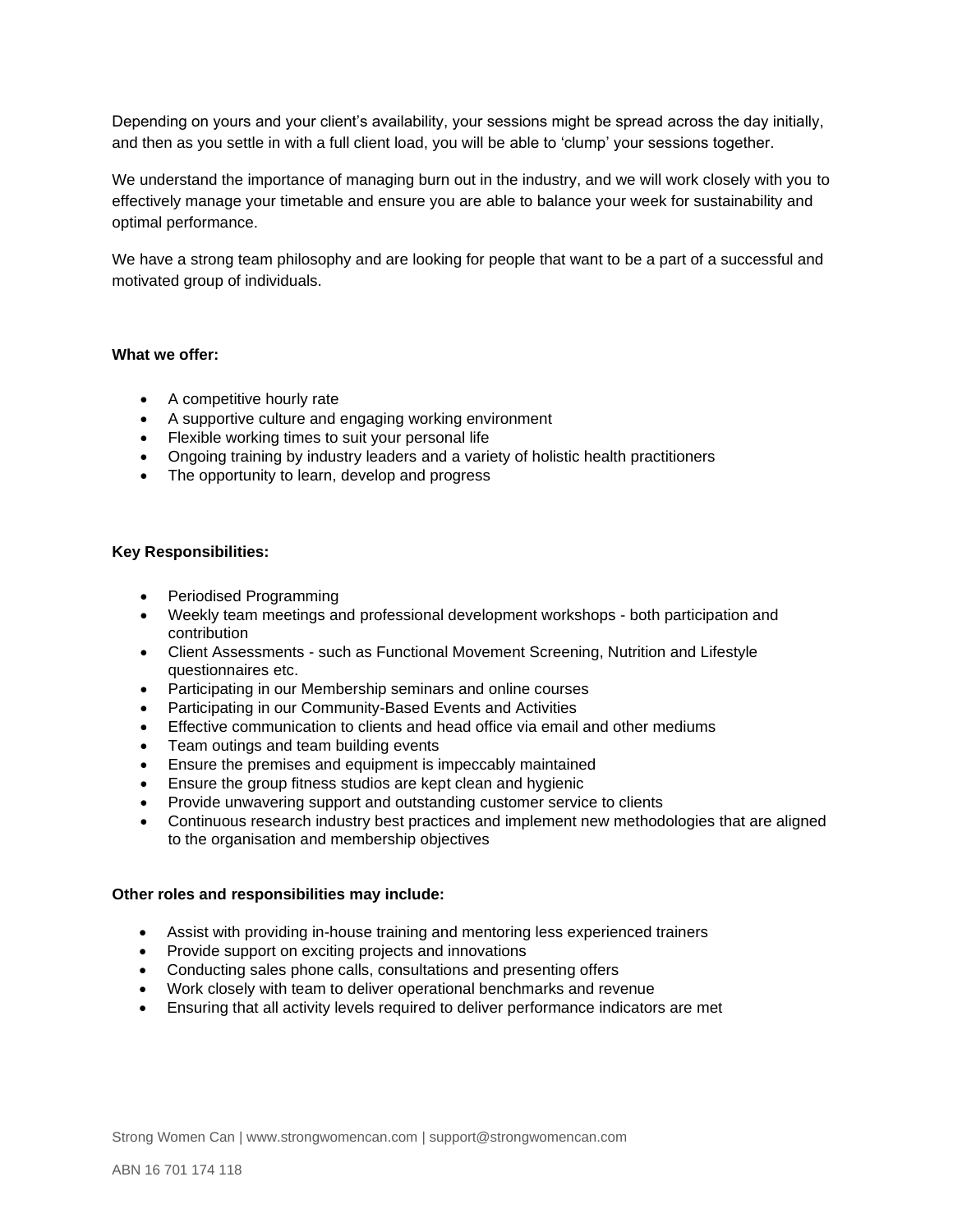## **The Personal Trainer we are looking for needs the following:**

- Genuine passion for helping women get healthier and stronger, both physically and mentally, so they can be the best version of them.
- A motivational attitude and the desire to go above and beyond to enhance the client experience.
- Self-drive and commitment to ongoing personal and professional development.
- To be adaptable and have strong organisational skills
- To have excellent communication skills which enable you to challenge, motivate and build rapport with both your clients.
- To want to be part of a motivated team and a community of like-minded women. We are a small (but growing) team, so it is important that you share our value of a fun and positive work culture.
- To have experience in Strength Training, and popular training methods and techniques.

#### **Skills and Experience:**

You will have a great deal of autonomy in this role, being responsible for facilitating client results for women who typically need coaching on topics both inside and outside the studio. We will provide education and support, but you will not be micro-managed - you will be trusted to take control over clients' programs and run Personal Training / answer questions / provide guidance / make adjustments for the client as needed.

For this reason, some experience will be necessary, ideally you have experience in training paying clients for two years or more. You are also involved in your own strength training. Something that is just as important as your experience is that you to have the willingness to learn and develop as part of a team.

We require our PT's to be Certificate IV Qualified in fitness, have a current first Aid certificate and be registered with Fitness Australia. In addition to this, you will need to be insured with public liability and professional indemnity.

Applications from Exercise Physiologists will also be very well received.

#### **Job benefits and perks**

We will take you through intensive training to bring you up to the level needed for you to be confident with new clients, we will then continue weekly education and support to help you continually improve and to help handle new challenges with clients as they arise.

The success of Strong Women Can is dependent on the success of our coaches - which is why your ongoing education is so important for us, and why we ensure the gym is a fun, motivating place to work which breeds the best coaches possible.

We are growing very fast, and your role within the company will grow with us.

On top of that we also provide:

- A supportive environment and a positive team of people that genuinely care about you
- We manage burnout with a balanced diary structure
- A facility to train in
- Long term career opportunities to grow within the business
- Awesome clients who are fun and wonderfully rewarding to work with!

Strong Women Can | www.strongwomencan.com | support@strongwomencan.com